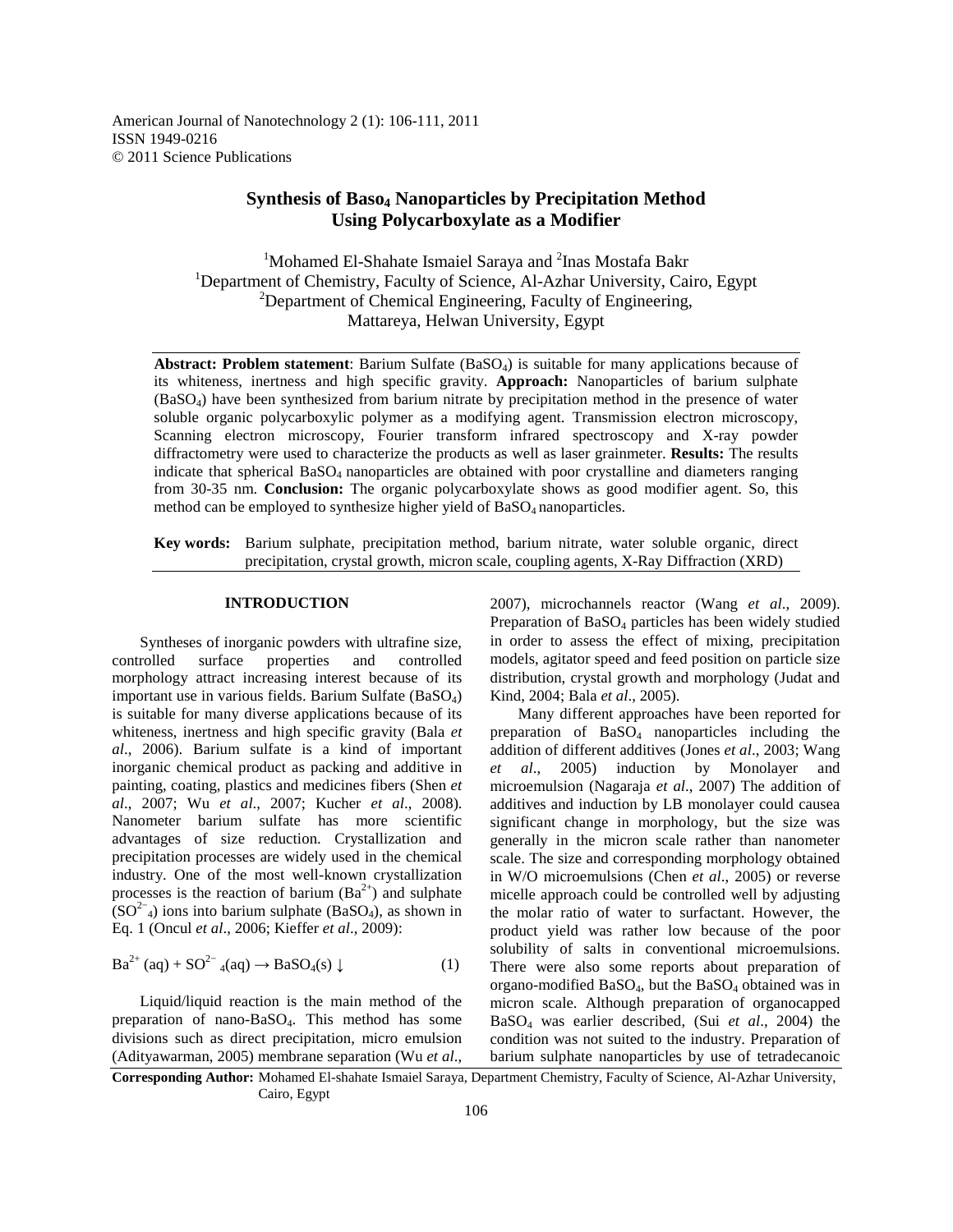acid, hexadecanoic acid and stearic acid as modifier was studied (Shen *et al*., 2007).

 When inorganic fillers with surface functional groups reach the polymer matrix, it can be expected to enhance stiffness and impact properties simultaneously (Li *et al*., 2002; Bala *et al*., 2006). However, the surface of inorganic particles (e.g.,  $BaSO<sub>4</sub>$ ) is hydrophilic, so it is not easy to disperse these particles in a lipophilic matrix. For this reason, it is very important to conduct surface modification of BaSO<sub>4</sub>. One of the several ways to achieve a good dispersivity is to modify the hydrophilic particle surface so that it is lipophilic in nature. For this purpose various coupling agents, which are capable of introducing a certain functional group onto the particle surface, have been employed: Titanate coupling agents (He *et al*., 2005), silane coupling agents (Bala *et al*., 2006) and organophosphonic acids (D'Andrea and Fadeev, 2003; Sheng *et al*., 2004). This study aims to synthesize nanoparticles of barium sulphate (BaSO<sub>4</sub>) from barium nitrate by precipitation method in the presence of water soluble organic polycarboxylic polymer as a modifying agent.

# **MATERIALS AND METHODS**

**Chemicals and instruments:** The starting materials used in this study were Barium nitrate, ammonium sulphate and polycarboxylates. They were used without further purification. Double distilled water was used in all experiments. The prepared barium sulfate was characterized by using (SEM :JEOL JSM 6360 DLA, Japan), Transmission Electron Microscope ((TEM; Hitachi, H-800), Fourier transform Infrared (FT-IR) spectra were measured using a Perkin Elmer 880 FT IR spectrometer by incorporating samples in KBr (1: 99 mg) disks to confirm the characteristic vibrational bands, with resolution of 4  $cm^{-1}$ , X-ray Diffraction  $(XRD)$  pattern of BaSO<sub>4</sub> was recorded on  $(M/S)$ . Shimadzu Instruments, Japan) diffractometer XRD 7000 with Ni filtered Cu Kα as a radiation source at 2θ scan speed of 4◦ min−1 and the particle size distribution was analyzed by L4 submicron particle size analyzer He-Ne Laser beam, Fluoride, USA.

# **Preparation of the samples:**

**Direct Precipitation (DP) procedure:** 50 mL 0.1 M  $Ba(NO<sub>3</sub>)<sub>2</sub>$  was added to 50 mL 0.1M  $(MH<sub>4</sub>)<sub>2</sub>SO<sub>4</sub>$  in the presence of water soluble organic polymers as modifier agent. The solution was added drogpwise into the flask while stirring at room temperature with dispersant at strong mechanical stirring 2000-2500 rpm.



Fig. 1: FT-IR spectra of polycarboxylate

The steady drop rate was 20 drops  $min^{-1}$ . Gelatinous white precipitates were formed instantly. The precipitates were separated from the mother liquid by centrifuged at 3000 rpm for 20 min. and then the supernatant solution was discharged and the solid was redispersed in deionized water. This process was repeated three times in order to rinse the particles. After the last centrifugation, sedimented particles were dried in the microwave oven. The products were slightly grinded for analysis (Bala *et al*., 2005; Gupta *et al*., 2010).

 Figure 1 show the IR spectra of polycarboxylates 1 and 2. Note the band around 3400  $\text{cm}^{-1}$  for to H<sub>2</sub>O. The band at near 3000 cm<sup>−</sup><sup>1</sup> for carboxylic acid O-H stretch also for, in the same region, the C–H stretching bands of both alkyl and aromatic groups. The carbonyl stretch  $C = O$  of a carboxylic acid appears as an intense band from 1760-1690 cm<sup>-1</sup>. The C = C stretch band is at 1640 cm−1. The C-O stretch appears in the region 1320- 1210 cm<sup>−</sup><sup>1</sup> and the O–H bend is in the region 1440- 1395  $\text{cm}^{-1}$  and 950-910  $\text{cm}^{-1}$  from C-H bending bands in the same region (Khenifi *et al*., 2007).

### **RESULTS AND DISCUSSION**

**TEM micrographs:** The TEM micrograph (Fig. 2) shows that the  $BaSO<sub>4</sub>$  particles are nearly elliptical and have a round shape. The particle size is between 6 and 26 nm, with an average size of 18 nm. In addition, there are some uniform mesopores in the particles and the diameter of the cavities is about 6-8 nm. These regions appear brighter because they have absorbed fewer electrons than their surroundings. The larger particles contain more pores and the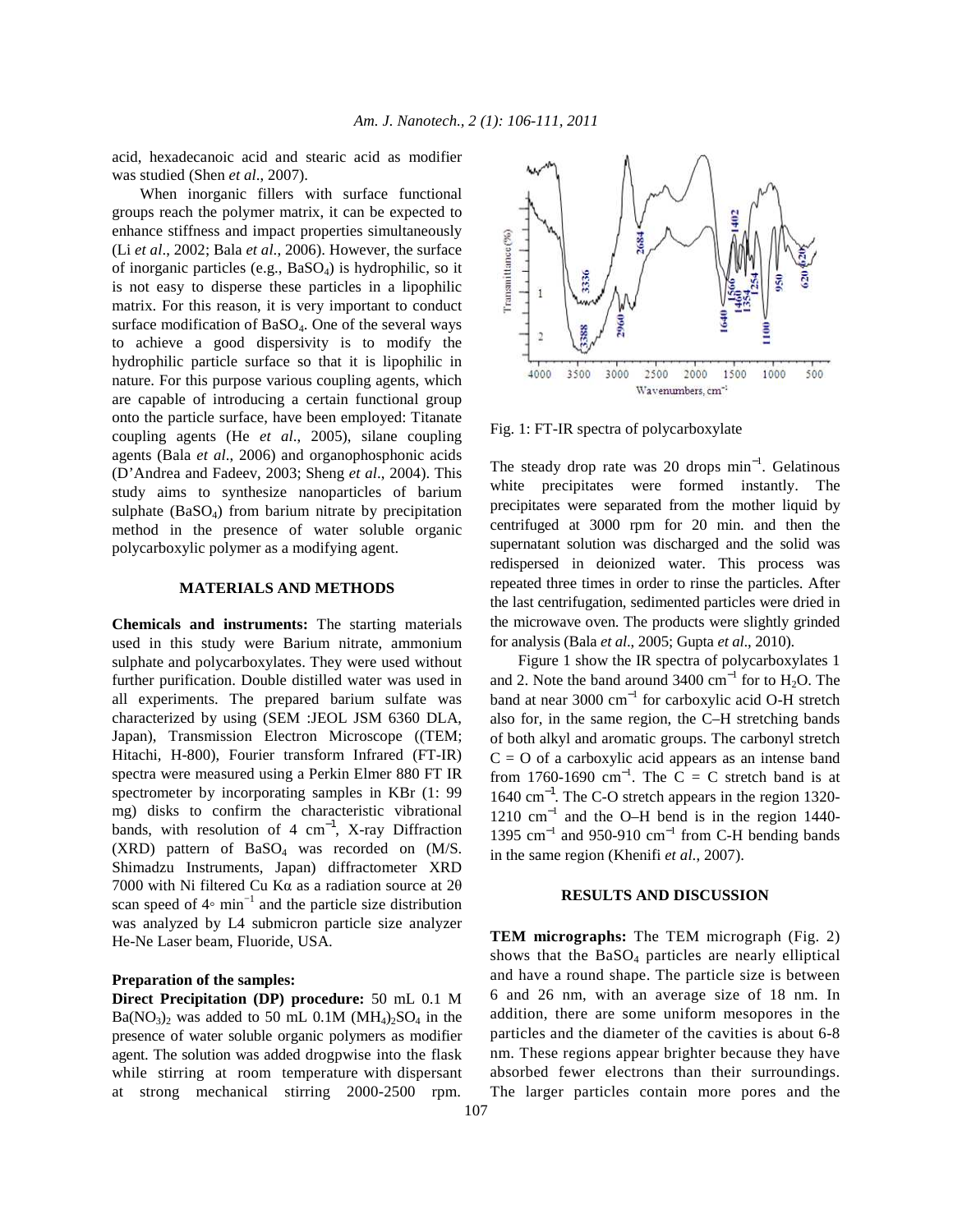number of pores decreases as the diameter of the particles decreases, especially in small particles that only contain one pore. The high dispersibility of the powder in water might be related to the mesopores of the particles. The formation of the mesoporous structure is related both to nucleation and to the growth mechanism of the  $BaSO<sub>4</sub>$  particles. Judat and Kind (2004) and Nagaraja *et al*. (2007) investigated the particle morphology and internal structure (the cavities contained within the particles) of precipitated  $BaSO<sub>4</sub>$ . They showed that  $BaSO<sub>4</sub>$  grows according to a combined mechanism involving molecular and aggregative growth. The pore size increases with increasing supersaturation.

**SEM Micrographs:** The SEM images (Fig. 3-c) shows that the spherical shell types nanoparticles are distributed uniformly. The larger particles contain more pores and the number of pores decreases as the diameter of the particles decreases, especially in small particles that only contain one pore. This reveals that the high dispersibility of the powder in polycarboxylate might be related to the mesopores of the particles and the high rate of adsorption of polycarboxylate onto their surfaces. The formation of the mesoporous structure is related both to nucleation and to the growth mechanism of the  $BaSO<sub>4</sub>$  particles (Nagaraja *et al*., 2007).

**XRD spectra:** Figure 4 shows the XRD pattern of nano barium sulfate. It is shown that the nano barium sulfate composed mainly from barite. All of the peaks could be indexed as a typical orthorhombic structure of BaSO4, with crystalline cell constants a  $= 7.144$  Å, b = 8.865 Å, c = 5.445 Å, which were basically in agreement with the reported values (JCPDS No. 80-0512) (Salah *et al*., 2009; Shen *et al*., 2007). The crystallite sizes of the sample are estimated from the line width of the (212) XRD peaks.



Electron diffracton pttem of the particles (a)  $(b)$  (c)

Fig. 2: TEM images of Nano BaSO<sup>4</sup>



Fig. 3: SEM Micrographs of Nano BaSO4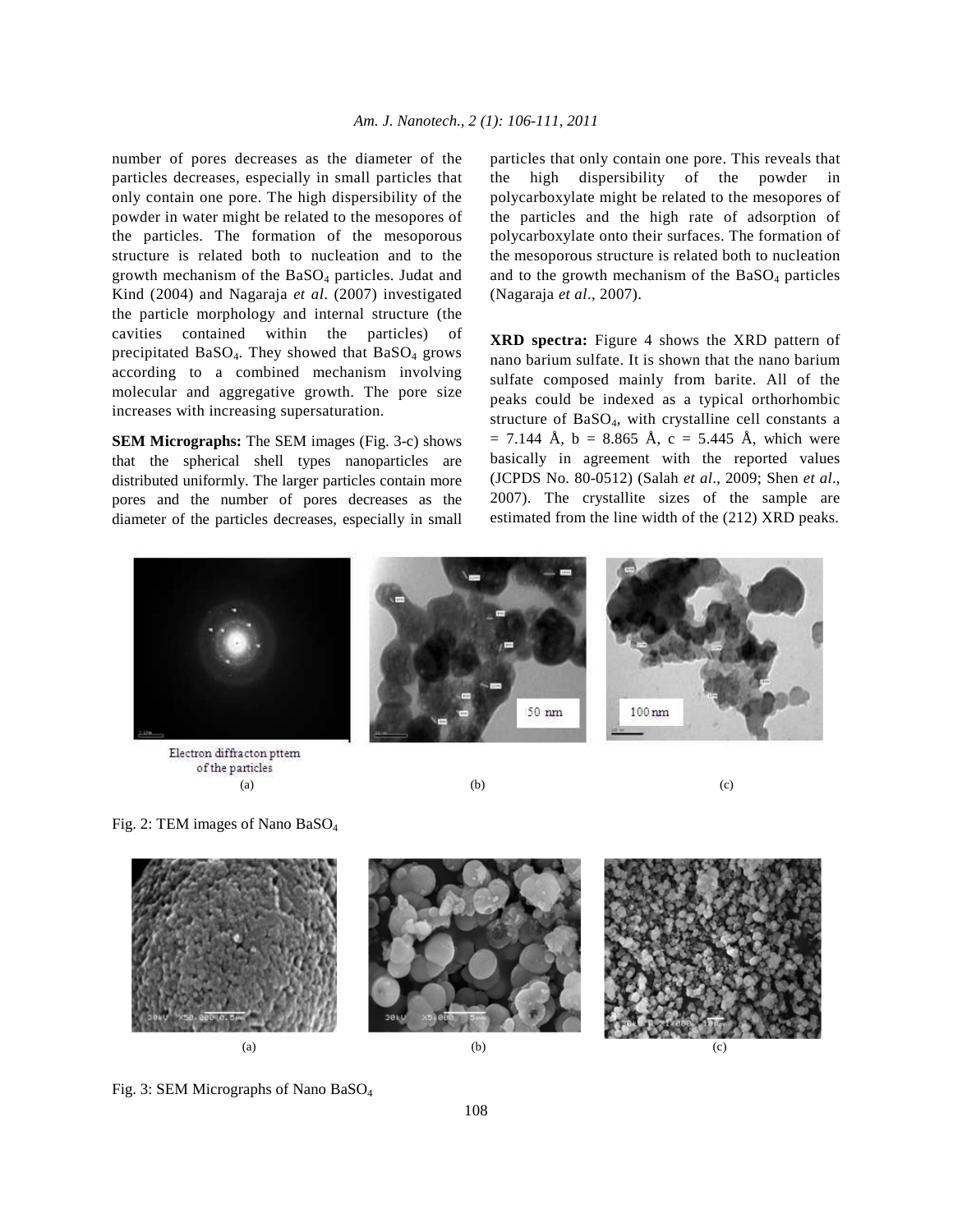

Fig. 4: XRD patterns of Nano BaSO<sup>4</sup>



Fig. 5: FT-IR spectra of Nano BaSO<sup>4</sup>



Fig. 6: Size distribution of BaSO<sub>4</sub> particles prepared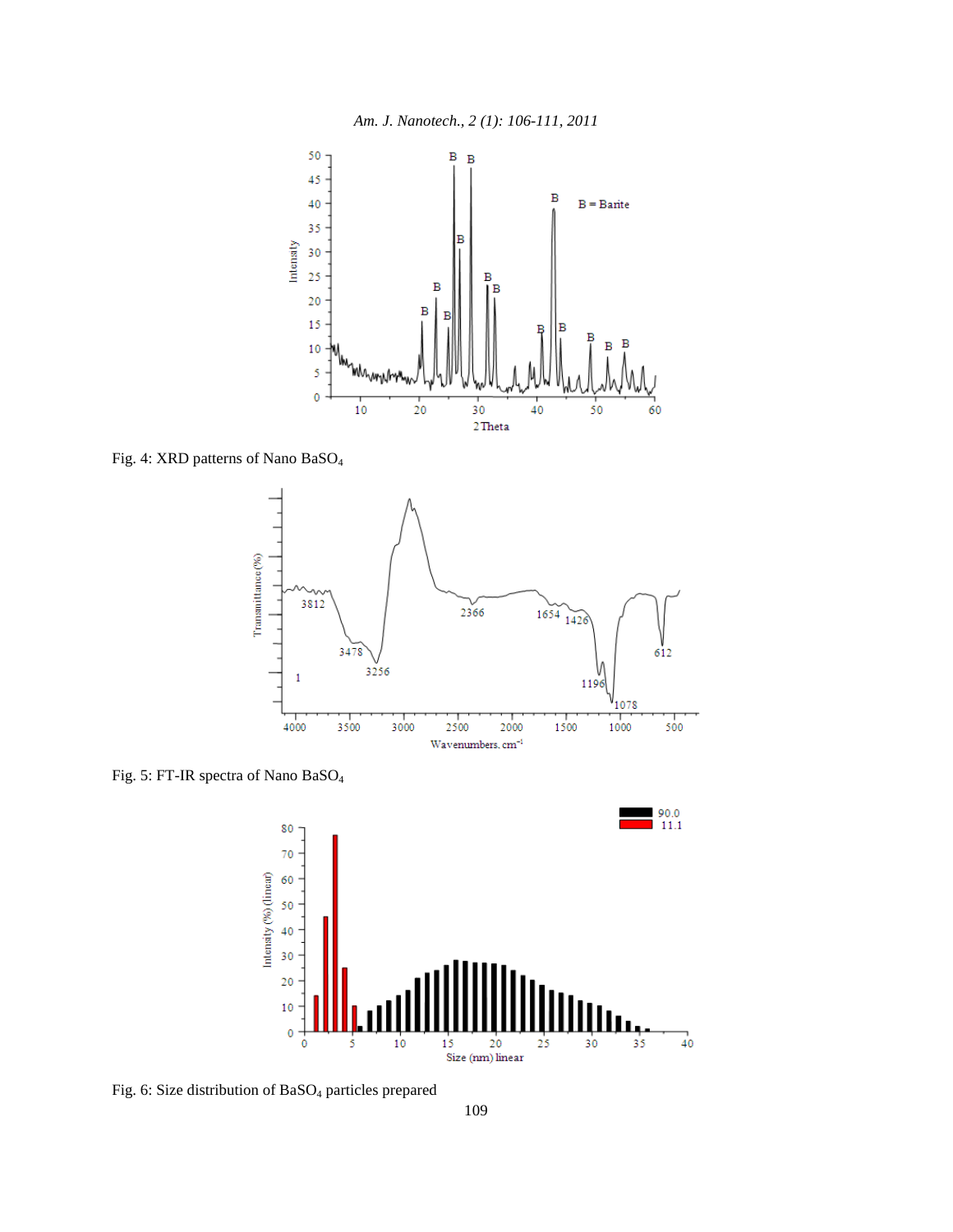| Table 1: Different Angle SDP Set 1 Intensity Results for Repetition 1. SDP Results Summary |                |           |                 |                    |               |               |             |
|--------------------------------------------------------------------------------------------|----------------|-----------|-----------------|--------------------|---------------|---------------|-------------|
|                                                                                            | Parameter      |           |                 | Calculated results |               |               |             |
| Angle                                                                                      | SDP range (nm) | Size (nm) | Amt $(\%)$ (nm) | Std dev (nm)       | Mean Size(nm) | Mean $SD(nm)$ | Dust $(\%)$ |
| 11.1                                                                                       |                |           |                 |                    |               |               |             |
|                                                                                            | $1.0 - 5000.0$ |           | 100.0           |                    | 8.7           |               | 0.0         |

*Am. J. Nanotech., 2 (1): 106-111, 2011* 

**FTIR spectra:** Figure 5 shows the FT-IR spectra of BaSO4 nanoparticles. The bands centered at 1073–1192  $cm^{-1}$  and the shoulder at 982  $cm^{-1}$  were the symmetrical vibration of  $SO_4^{-2}$ . The peaks at 610 and 638 cm<sup>-1</sup> corresponded to the out-of-plane bending vibration of the  $SO_4^{-2}$ . The peaks at 2851 and 2920 cm<sup>-1</sup> could be assigned to the symmetric and asymmetric vibrations of -CH2-and-CH3 groups. The peaks at 1436 and 1402 cm–1 were ascribed to the scissoring of -CH2- or the symmetric deformation of the -CH3 group. The FT-IR spectra showed that the particles contained polycarboxylate and there were no corresponding peaks in XRD patterns. This may be because the polycarboxylate was absorbed on the surface of BaSO<sup>4</sup> rather than entering the  $BaSO<sub>4</sub>$  crystal to form composite (Shen *et al*., 2007; Gupta *et al*., 2010).

**Partical size distribution:** The particle size distributions of the prepared  $BaSO<sub>4</sub>$  nanoparticles are given in Fig. 6 and also Table 1. It can be found that the average particle size is 17.35 nm.

#### **DISCUSSION**

 In this study we have exposed nanoparticles of barium sulphate  $(BaSO<sub>4</sub>)$  from barium nitrate by precipitation method in the presence of water soluble polycarboxylate polymer as a modifying agent. The reason that the average diameter of BaSO<sub>4</sub> particles in the presence of polycarboxylate polymer was smaller than that obtained without polycarboxylate polymer (Saraya *et al*., 2010) was that when the polycarboxylate polymer was added into the reaction system, the growth of  $BaSO<sub>4</sub>$  was prevented due to the steric hindrance of polycarboxylate polymer on the surface of BaSO<sup>4</sup> particle. But the steric hindrance was so weak that the difference was negligible. The possible reactions were as follows:

 $PROONH<sub>4</sub> + H2O \rightarrow PRCOO<sup>-</sup> + NH<sup>+</sup><sub>4</sub>$  $PROO<sup>-</sup> + Ba<sup>2+</sup> \rightarrow P(RCOO)<sub>2</sub>Ba$  (soluble)  $P(RCOO)_2Ba$  (soluble) +  $SO_4^2$ <sup>-</sup>  $\rightarrow$  BaSO<sub>4</sub>  $\downarrow$ 

 When polycarboxylate polymer was first added into water the PRCOO  $^-$  was fully released. Ba<sup>2+</sup> was relatively surplus because  $SO^{2-}_4$  was dropped into  $Ba^{2+}$ in the process. Polycarboxylate  $P(RCOO^{-})$  acted as an inducer to attract  $Ba^{2+}$  via electrostatic forces. With the addition of  $SO_4^2$ , BaSO<sub>4</sub> crystals formed gradually. PRCOO<sup>-</sup> still covered the surface of the BaSO<sub>4</sub> crystals, resulting in the inhibition of further growth of BaSO4 nanoparticles, which was the reason for smaller size and uniform distribution of particles. During the process, polycarboxylate two roles: inducer and inhibitor. The average diameter of  $BaSO<sub>4</sub>$  nanoparticles decreased in the order of addition of tetradecanoic acid, hexadecanoic acid and stearic acid, which was possibly related to the chain length of organic acid. The longer the chain length, the greater the steric hindrance (Shen *et al*., 2007).

# **CONCLUSION**

We have synthesized  $BaSO<sub>4</sub>$  nanoparticles using water soluble organic stabilizing agent, polycarboxylate. Nanoparticles crystallize in the orthorhombic structure. FT-IR and electron microscopy studies confirm that the nanoparticles free from the surfactant and they are in the range of 30-55 nm. This method can be employed to synthesize higher yield of BaSO4 nanoparticles.

#### **REFFERENCES**

- Adityawarman, D., A. Voigt, P. Veit and K. Sundmacher, 2005. Precipitation of BaSO<sub>4</sub> nanoparticles in a non-ionic microemulsion: Identification of suitable control parameters. Chem. Eng. Sci., 60: 3373-3381. DOI: 10.1016/J.CES.2004.12.050
- Bala, H., W. Fu, J. Zhao, X. Ding and Y. Jiang *et al*., 2005. Preparation of  $BaSO<sub>4</sub>$  nanoparticles with self-dispersing properties. Colloids Surfaces A: Physicochem. Eng. Aspects, 252: 129-134. DOI: 10.1016/J.COLSURFA.2004.10.064
- Bala, H., W. Fu, Y. Guo, J. Zhao and Y. Jiang *et al*., 2006. *In situ* preparation and surface modification of barium sulfate nanoparticles. Colloids Surfaces A: Physicochem. Eng. Aspects, 274: 71-76. DOI: 10.1016/J.COLSURFA.2005.08.050
- Chen, G., G. Luo, J. Xu and J. Wang, 2005. Preparation of barium sulfate particles using filtration dispersion precipitation method in O/W system. Powder Technol., 153: 90-94. DOI: 10.1016/J.POWTEC.2005.03.002